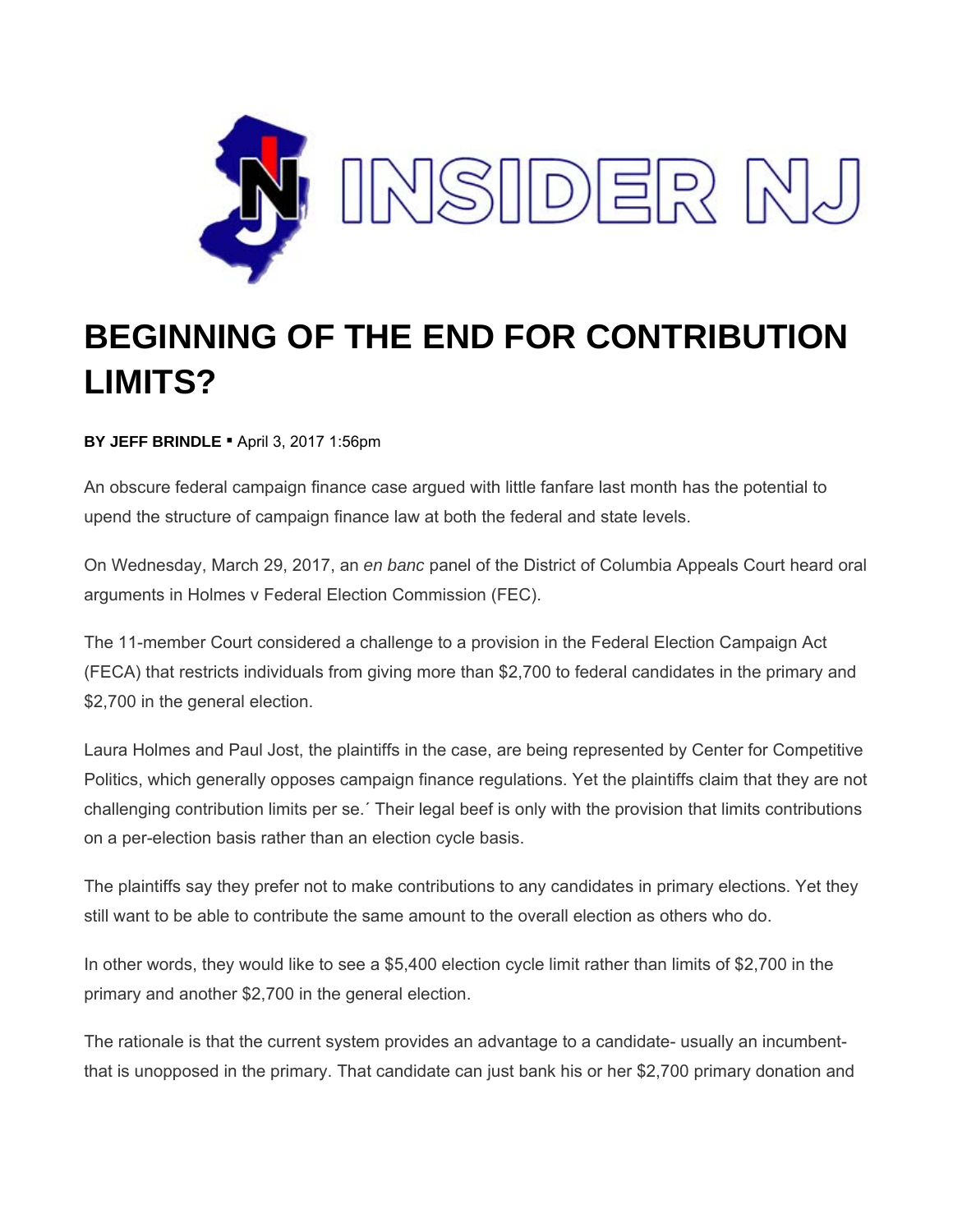then transfer it to the general election account, effectively turning it into a \$5,400 contribution for the general election.

Holmes and Jost believe that an election cycle limit totaling two times \$2,700, or \$5,400, would even things out for candidates opposed in a primary.

As contributors, it would put them at par with those who gave \$2,700 in the primary and had their donation rolled over and combined with their \$2,700 contribution in the general election.

Holmes and Jost believe that the current law violates their First Amendment rights.

Despite the plaintiffs' claim to the contrary, there is concern among some individuals and reformist groups that this challenge is merely a stalking horse for eliminating contribution limits altogether, or at least a first step toward that end.

"This is a seemingly minor case that could have major implications for campaign finance regulation,'' said Noah Lindell of the Campaign Legal Center in a March 27 analysis of the case.

While the D.C. Court of Appeals and subsequently the U.S. Supreme Court could use the case to upend contribution limits, their doing so would seem doubtful.

There is an undeniable strategy on the part of certain interests to rid the system of all campaign finance regulation, including contribution limit. But it seems to me that contribution limits are safe.

There is ample precedent for contribution limits, dating back to Buckley v. Valeo in 1976, which, though ruling expenditure limits unconstitutional, found contribution limits constitutional as long as they are reasonable.

If the Supreme Court ultimately does hold in favor of the plaintiffs, however, it would upend the structure of campaign finance law both at the federal level and in the states.

"If successful, cases like Holmes would make it very difficult for legislatures to design campaign finance laws at all. That, in the end, is what the groups bringing these lawsuits want. But if courts follow precedent, then these organizations will not succeed,'' said Lindell of Campaign Legal Center.

It certainly would have implications for New Jersey's campaign finance law.